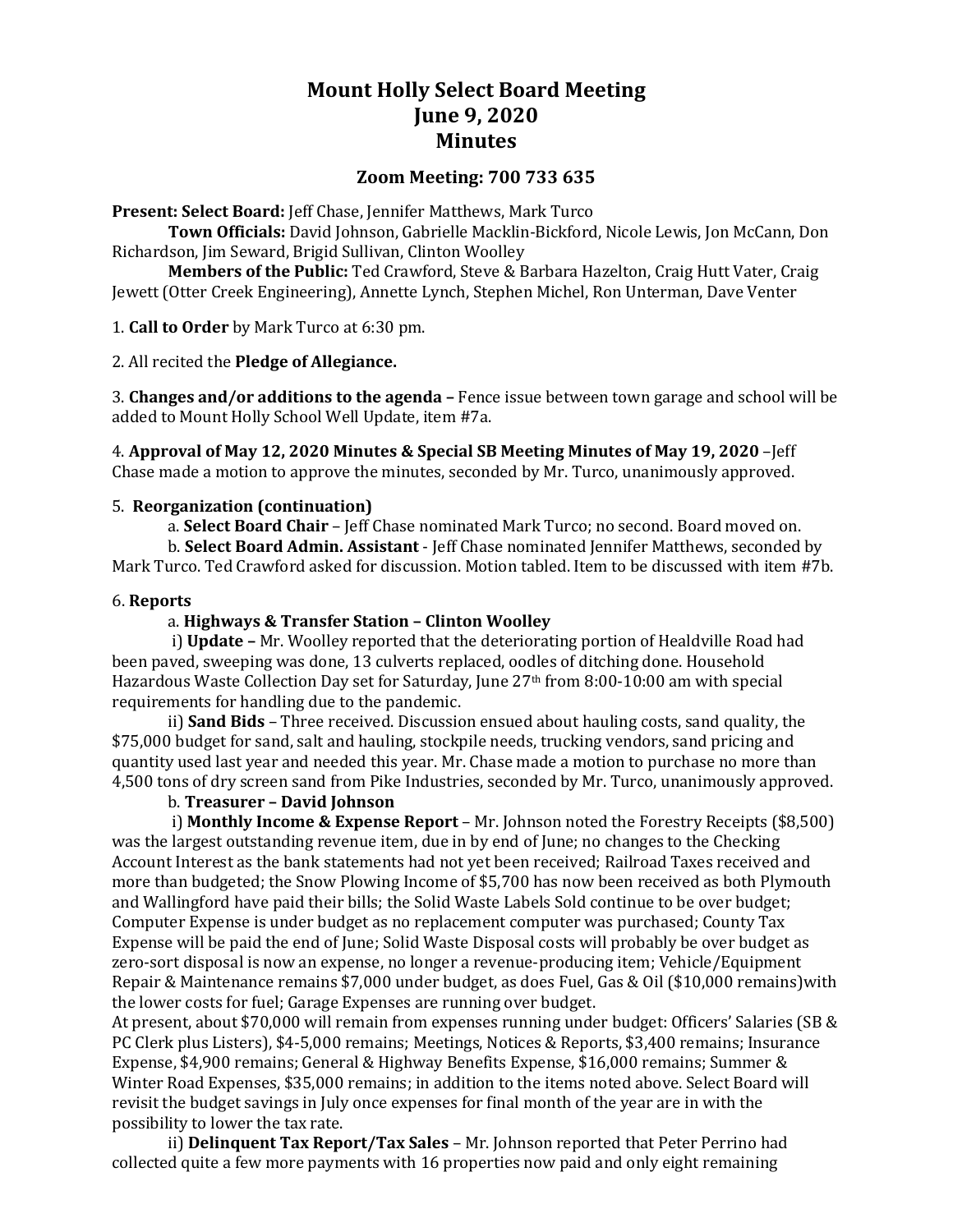delinquent with an outstanding amount due of \$32,829. More payments are expected before July first when those remaining unpaid, probably only two or three, will be turned over to our tax sale attorney. Mr. Turco asked that the Select Board be notified before properties are turned over to the attorney for tax sale.

 iii) **Listers' Update -** Mr. Johnson reported that 13 property owners grieved this year compared to 21 last year. The grievances were all held via phone due to the pandemic, and most decisions were in favor of the taxpayer. Mr. Johnson noted it has been ten years since the last reappraisal. He also reminded taxpayers to be sure to file their HSA-122 as many residents have not yet done so.

 iv) **FY'21 Tax Rate Considerations & Due Date** – Mr. Johnson reported that the new law allows municipalities to not only reduce approved budgets but to also change property tax due dates if they think it necessary. The discount date will remain 30 days after tax bills are mailed. He noted it might be a good year to push out the final due date to November  $30<sup>th</sup>$  as November  $2<sup>nd</sup>$  is the day before the General Election this year. No decision needed at present.

Ms. Matthews asked about Schedule of Officers' Compensation which was always included in the Annual Town Report up until 2016. Mr. Johnson responded the information was included in aggregate in the budget. Ms. Matthews noted it was easier to access the information when broken out in the compensation schedule. Mr. Johnson said he could produce the report without a problem.

c. **Rutland Region Transportation Council Update** – Clinton Woolley reported on the meeting, in particular the scheduled rubber sealing of cracks on VT Route 103 in Mount Holly.

d. **Planning Commission Update & Letter** – Discussion continued from the May meeting, focusing on the need for specifics in the town plan in order to protect our community from unwanted development particularly in Act 250 hearings and any court cases. RRPC Rep Jon McCann and RRPC's Ed Bove will present an information session on planning for the Planning Commission; Select Board members may also attend.

## 7. **Ongoing & Old Business**

a. **Mount Holly School Well Update –** Craig Hutt Vater introduced Craig Jewett from Otter Creek Engineering to discuss the possibility of consolidating the school's water system with that of the town garage. Discussion ensued on the wide range of PFAS test results, possible sources of the contamination, extent of the contamination, possible entry points into the school well, possible solutions with costs, the pros and cons of each, possible funding sources. Consolidation with the town garage well would require a buried 1000-2000 gallon concrete water storage tank with a booster pump and a line running from it to the school. It would have a stand-by chlorination system, if needed, with sampling done on a quarterly basis. Cost would be around \$150,000 which would be covered by the school through State funds, grants, or a low-interest loan. The town garage well has the capacity to support the school's needs. Water samples will first need to be taken to be sure there are no contaminants in the garage well that are not permitted in a shared water system. If the samples are clean and the Select Board supports the plan, a design plan will be developed for the consolidated system. In support of the school, the Select Board agreed to allow the sampling of the town garage well water as a first step.

Mr. Hutt Vater expressed some concerns about the fence along the nature trail, noting that about 50' of fencing is still needed. He and Mr. Turco will inspect it. He also expressed concerns about dogs off leash and dog-doo on the nature trail. The Select Board agreed to put signs up on the nature trail and to remind residents of the need to leash and pick-up after their dogs.

b. **Ted Crawford's Concern re: Select Board acting as whole –** Discussion continued from the May meeting on Mr. Crawford's concerns. The Select Board will review an administrative assistant position job description and will continue to strive to speak as one.

c. **EID Grant Program Update – Community Composting** - Mr. Chase reported he had submitted the application for the composting project. Response will come later this summer.

i) **July 1 – Mandatory Composting in Effect –** Ms. Matthews noted that this July first date would not be pushed out due to the COVID-19 pandemic, so residents need to prepare for the restrictions on food scraps in the trash as of July first. Composting container information is listed on the town website and composting how-to information is available through the Rutland County Solid Waste District website.